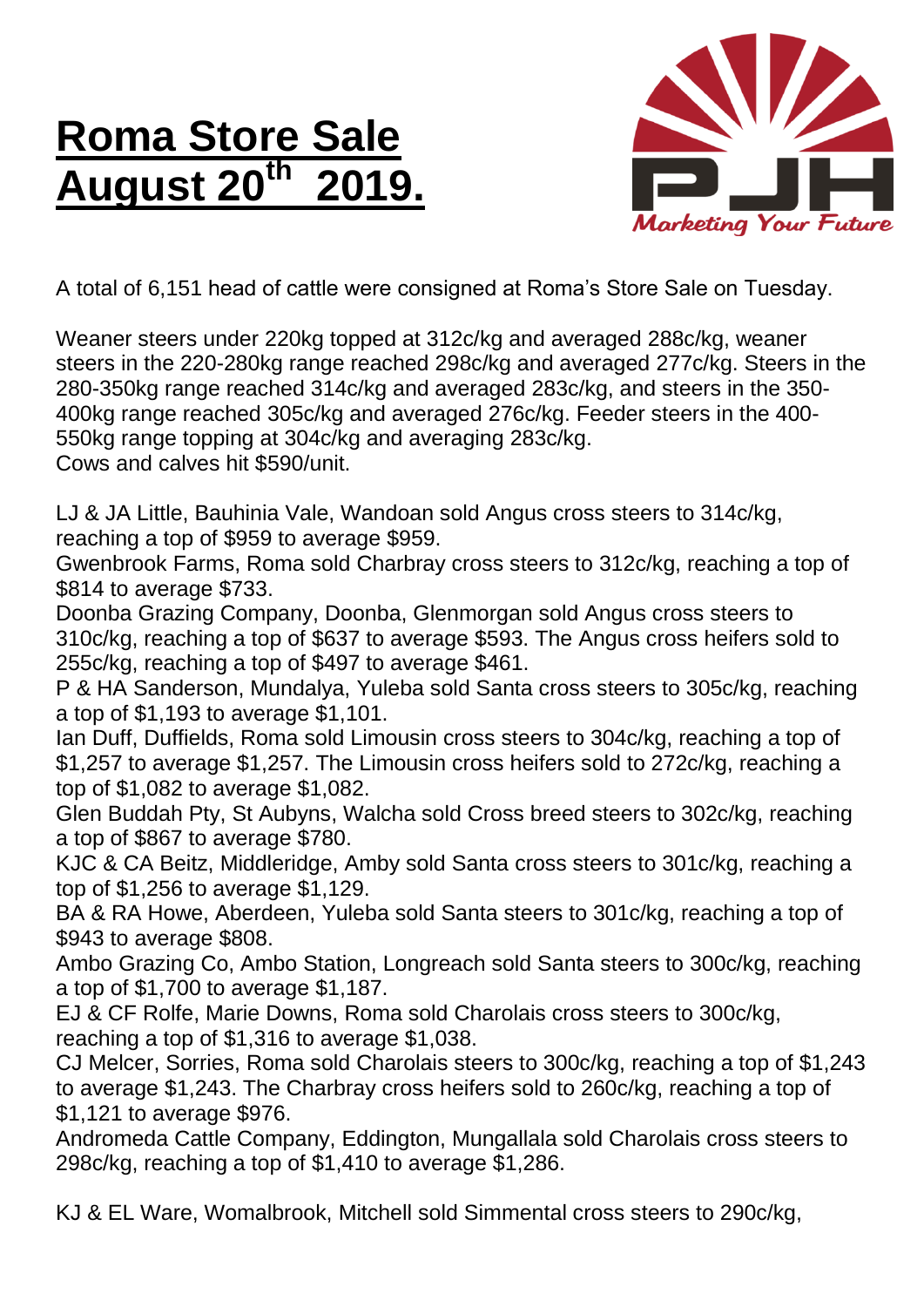reaching a top of \$863 to average \$789.

BB & AM Cameron, Waikola, Wallumbilla sold Angus cross steers to 286c/kg, reaching a top of \$1,469 to average \$1,404.

Nixon Pastoral Company, Wyoming, Roma sold Charolais cross steers to 286c/kg, reaching a top of \$1,197 to average \$1,008. The Angus cross heifer sold to 242c/kg, reaching a top of \$715 to average \$624.

SP Castles & LD Paynter, Gundoo, Charleville sold Charolais cross steers to 285c/kg, reaching a top of \$1,748 to average \$1,226.

Pearce Past Co, Mernoo Station, Ilfracombe sold Droughtmaster steers to 278c/kg, reaching a top of \$1,333 to average \$1,216.

Brett Bell, Mossview Lodge, Roma sold Charbray cross steers to 278c/kg, reaching a top of \$1,084 to average \$1,084.

Heifers under 220kg topped at 255c/kg and averaged 212c/kg, while heifers in the 220 – 280kg range topped at 252c/kg and averaged 211c/kg. Heifers in the 280- 350kg range topped at 250c/kg, averaging 224c/kg. Heifers in the 350-450kg range topped at 272c/kg, averaging 243c/kg.

DK & CF Hogan, Belingra, St George sold Angus cross heifers to 270c/kg, reaching a top of \$1,183 to average \$1,012.

VJ & GL Packer & Sons Pty Ltd, Kurrajong, Roma sold Charolais cross heifers to 248c/kg, reaching a top of \$758 to average \$578.

DHW Hill Family Trust, Narline, Dirranbandi sold Angus cross heifers to 248c/kg, reaching a top of \$658 to average \$481.

Brett & Sandy Southern, Neabul Downs, St George sold Angus cross heifers to 244c/kg, reaching a top of \$578 to average \$537.

BD Usher, Avoca, Warwick sold Angus cross heifers to 210c/kg, reaching a top of \$590 to average \$524.

Cows in the 300-400kg range reached 220c/kg and averaged 141c/kg, while cows in the 400kg-500kg range reached 236c/kg and averaged 177c/kg. Cows over 500kg topped at 249c/kg, averaging 219c/kg.

GN & JR Blackett, Marlee Downs Mitchell sold Droughtmaster cross cows to 221c/kg, reaching a top of \$1,132 to average \$1,070.

## *PJH sell 6 th position next week.*

*Please be aware that all cattle being sold must be accompanied by aNational Cattle Health Declaration as well as NVD:*